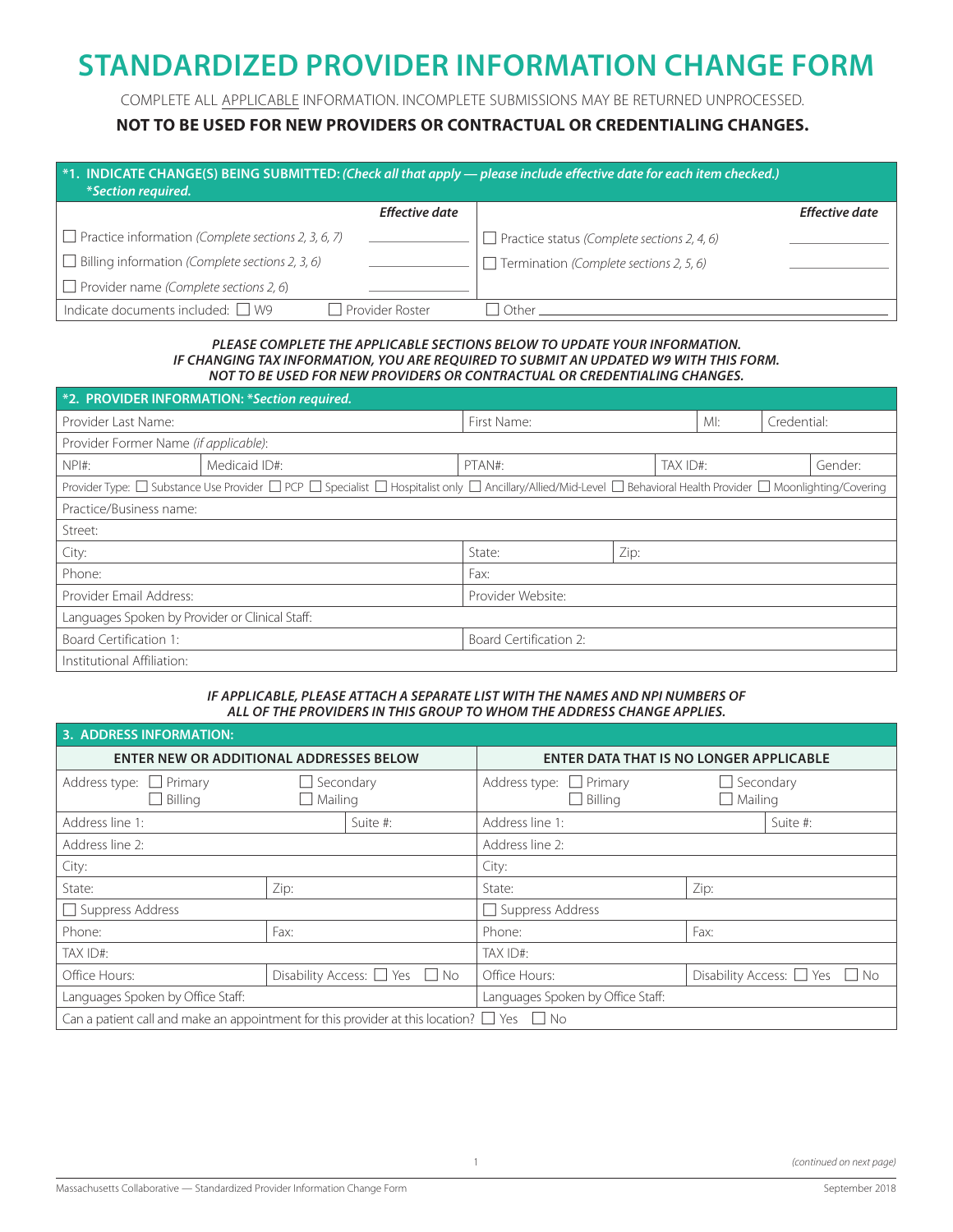## **STANDARDIZED PROVIDER INFORMATION CHANGE FORM (***CONTINUED***)**

Provider Name:

| 3. ADDRESS INFORMATION (continued):                                                                 |                                    |                                         |                                                |                                    |                                         |
|-----------------------------------------------------------------------------------------------------|------------------------------------|-----------------------------------------|------------------------------------------------|------------------------------------|-----------------------------------------|
| <b>ENTER NEW OR ADDITIONAL ADDRESSES BELOW</b>                                                      |                                    |                                         | ENTER DATA THAT IS NO LONGER APPLICABLE        |                                    |                                         |
| Address type: $\Box$ Primary<br>$\Box$ Billing                                                      | $\Box$ Secondary<br>$\Box$ Mailing |                                         | Address type: $\Box$ Primary<br>$\Box$ Billing | $\Box$ Secondary<br>$\Box$ Mailing |                                         |
| Address line 1:                                                                                     |                                    | Suite #:                                | Address line 1:                                |                                    | Suite #:                                |
| Address line 2:                                                                                     |                                    |                                         | Address line 2:                                |                                    |                                         |
| City:                                                                                               |                                    | City:                                   |                                                |                                    |                                         |
| Zip:<br>State:                                                                                      |                                    | State:                                  | Zip:                                           |                                    |                                         |
| $\Box$ Suppress Address                                                                             |                                    | Suppress Address                        |                                                |                                    |                                         |
| Phone:                                                                                              | Fax:                               |                                         | Phone:                                         | Fax:                               |                                         |
| TAX ID#:                                                                                            |                                    | TAX ID#:                                |                                                |                                    |                                         |
| Office Hours:                                                                                       |                                    | Disability Access: $\Box$ Yes $\Box$ No | Office Hours:                                  |                                    | Disability Access: $\Box$ Yes $\Box$ No |
| Languages Spoken by Office Staff:                                                                   |                                    |                                         | Languages Spoken by Office Staff:              |                                    |                                         |
| Can a patient call and make an appointment for this provider at this location? $\Box$ Yes $\Box$ No |                                    |                                         |                                                |                                    |                                         |

| <b>ENTER NEW OR ADDITIONAL ADDRESSES BELOW</b>                                                      |                                         |                                                | <b>ENTER DATA THAT IS NO LONGER APPLICABLE</b> |                                         |  |  |
|-----------------------------------------------------------------------------------------------------|-----------------------------------------|------------------------------------------------|------------------------------------------------|-----------------------------------------|--|--|
| Address type: $\Box$ Primary<br>$\Box$ Secondary<br>$\Box$ Billing<br>$\Box$ Mailing                |                                         | Address type: $\Box$ Primary<br>$\Box$ Billing | $\mathsf{L}$<br>$\Box$ Mailing                 | Secondary                               |  |  |
| Address line 1:<br>Suite #:                                                                         |                                         | Address line 1:                                |                                                | Suite #:                                |  |  |
| Address line 2:                                                                                     |                                         | Address line 2:                                |                                                |                                         |  |  |
| City:                                                                                               |                                         | City:                                          |                                                |                                         |  |  |
| State:                                                                                              | Zip:                                    |                                                | State:                                         | Zip:                                    |  |  |
| $\Box$ Suppress Address                                                                             |                                         |                                                | Suppress Address                               |                                         |  |  |
| Phone:                                                                                              | Fax:                                    |                                                | Phone:                                         | Fax:                                    |  |  |
| TAX ID#:                                                                                            |                                         | TAX ID#:                                       |                                                |                                         |  |  |
| Office Hours:                                                                                       | Disability Access: $\Box$ Yes $\Box$ No |                                                | Office Hours:                                  | Disability Access: $\Box$ Yes $\Box$ No |  |  |
| Languages Spoken by Office Staff:                                                                   |                                         |                                                | Languages Spoken by Office Staff:              |                                         |  |  |
| Can a patient call and make an appointment for this provider at this location? $\Box$ Yes $\Box$ No |                                         |                                                |                                                |                                         |  |  |

| <b>ENTER NEW OR ADDITIONAL ADDRESSES BELOW</b>                                                      |                                    |                 | <b>ENTER DATA THAT IS NO LONGER APPLICABLE</b> |                                         |          |  |
|-----------------------------------------------------------------------------------------------------|------------------------------------|-----------------|------------------------------------------------|-----------------------------------------|----------|--|
| Address type: $\Box$ Primary<br>$\Box$ Billing                                                      | $\Box$ Secondary<br>$\Box$ Mailing |                 | Address type: $\Box$ Primary<br>$\Box$ Billing | $\Box$ Secondary<br>$\Box$ Mailing      |          |  |
| Address line 1:                                                                                     | Suite #:                           |                 | Address line 1:                                |                                         | Suite #: |  |
| Address line 2:                                                                                     |                                    | Address line 2: |                                                |                                         |          |  |
| City:                                                                                               |                                    |                 | City:                                          |                                         |          |  |
| State:                                                                                              | Zip:                               |                 | State:                                         | Zip:                                    |          |  |
| $\Box$ Suppress Address                                                                             |                                    |                 | $\Box$ Suppress Address                        |                                         |          |  |
| Phone:                                                                                              | Fax:                               |                 | Phone:                                         | Fax:                                    |          |  |
| TAX ID#:                                                                                            |                                    | TAX ID#:        |                                                |                                         |          |  |
| Disability Access: $\Box$ Yes $\Box$ No<br>Office Hours:                                            |                                    | Office Hours:   |                                                | Disability Access: $\Box$ Yes $\Box$ No |          |  |
| Languages Spoken by Office Staff:                                                                   |                                    |                 | Languages Spoken by Office Staff:              |                                         |          |  |
| Can a patient call and make an appointment for this provider at this location? $\Box$ Yes $\Box$ No |                                    |                 |                                                |                                         |          |  |

Contact person completing form: Notify the Mathematic Contact person completing form: Notify 1999 and Mathematic Phone: Notify 1999 and Phone: Notify 1999 and Phone: Notify 1999 and Phone: Notify 1999 and Phone: Notify 199